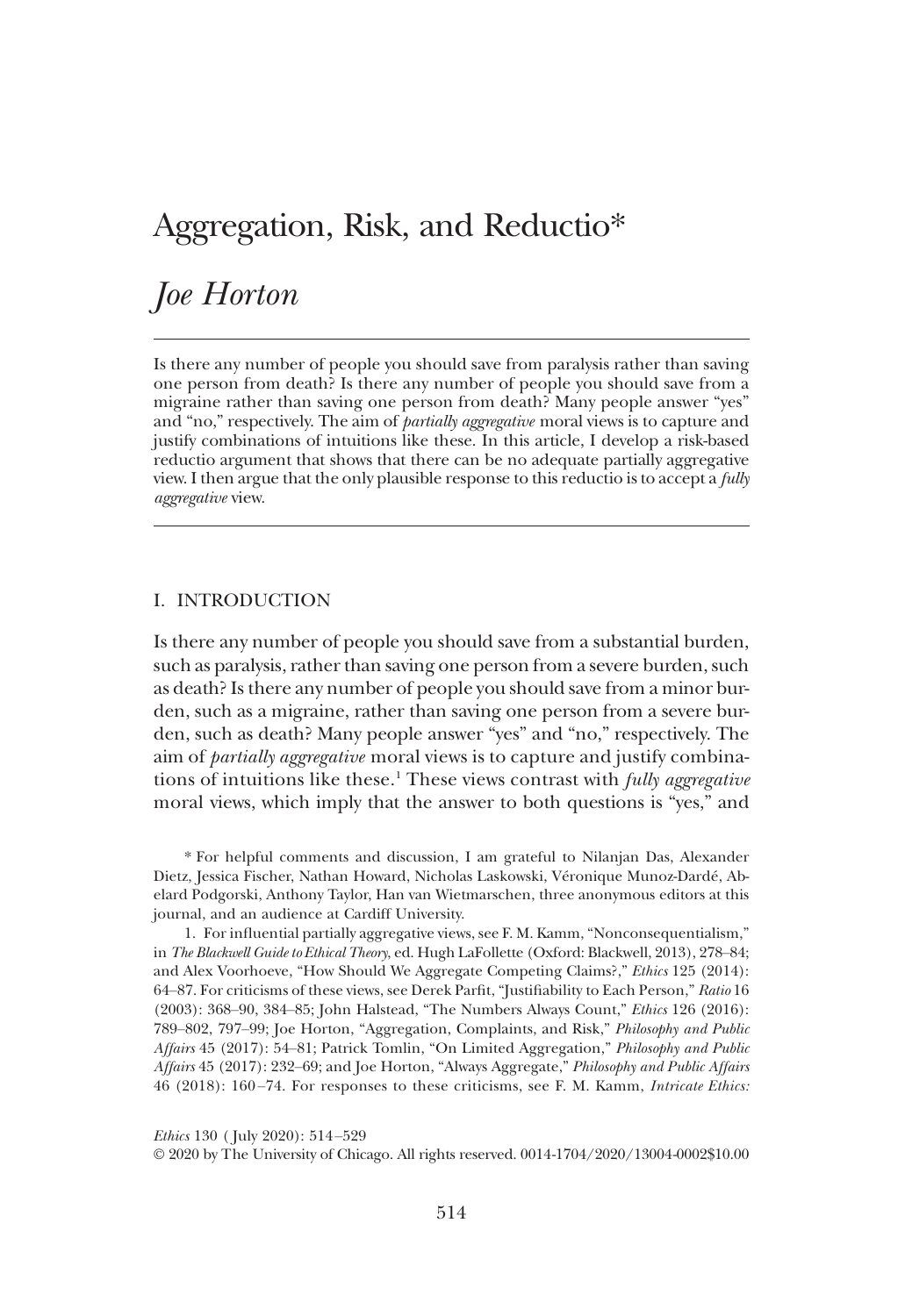with *nonaggregative* moral views, which imply that the answer to both questions is "no."<sup>2</sup>

Though partially aggregative views have much intuitive appeal, I believe they should be rejected in favor of fully aggregative views. I here explain why. In Section II, I develop a risk-based reductio argument that shows that there can be no adequate partially aggregative view. I then argue that the only plausible response to this reductio is to accept a fully aggregative view. In Section III, I apply this reductio to a range of partially aggregative views from the literature, including some that were specifically designed with risk in mind.

Since there has been much discussion in the literature of partially aggregative views and risk, it is worth highlighting what is new about my reductio.<sup>3</sup> Though it has been shown that influential partially aggregative views have problematic implications in certain cases involving risk, it has not been shown that risk is a decisive problem for all partially aggregative views. Furthermore, several philosophers have recently argued that more sophisticated partially aggregative views can avoid problems with risk.<sup>4</sup> If my reductio is sound, it shows that even these more sophisticated views should be rejected.

Rights, Responsibilities, and Permissible Harm (Oxford: Oxford University Press, 2007), 484– 86; Voorhoeve, "How Should We Aggregate"; Alex Voorhoeve, "Why One Should Count Only Claims with Which One Can Sympathise," Public Health Ethics 10 (2017): 148–56; Victor Tadros, "Localized Restricted Aggregation," Oxford Studies in Political Philosophy 5 (2019): 171–204; and Aart Van Gils and Patrick Tomlin, "Relevance Rides Again? Aggregation and Local Relevance," Oxford Studies in Political Philosophy 6 (2020): 221–56.

2. For discussion of fully aggregative views, see Samuel Scheffler, The Rejection of Consequentialism (Oxford: Oxford University Press, 1994); Alastair Norcross, "Comparing Harms: Headaches and Human Lives," Philosophy and Public Affairs 26 (1997): 135-67; and Parfit, "Justifiability to Each Person." For discussion of nonaggregative views, see Elizabeth Anscombe, "Who Is Wronged? Philippa Foot on Double Effect: One Point," Oxford Review 5 (1967): 16– 17; John M. Taurek, "Should the Numbers Count?," Philosophy and Public Affairs 6 (1977): 293–316; T. M. Scanlon, What We Owe to Each Other (Cambridge, MA: Harvard University Press, 1998), chap. 5; Véronique Munoz-Dardé,"The Distribution of Numbers and the Comprehensiveness of Reasons," Proceedings of the Aristotelian Society 105 (2005): 191-217; Tyler Doggett, "Saving the Few," Noûs 47 (2013): 302–15; and Kieran Setiya, "Love and the Value of a Life," Philosophical Review 123 (2014): 251–80.

3. See Sophia Reibetanz,"Contractualism and Aggregation," Ethics 108 (1998): 296–311; Michael Otsuka, "Risking Life and Limb," in Identified versus Statistical Lives, ed. I. Glenn Cohen, Norman Daniels, and Nir Eyal (Oxford: Oxford University Press, 2015), 77–93; Johann Frick, "Contractualism and Social Risk," Philosophy and Public Affairs 43 (2015): 175–223; Horton, "Aggregation, Complaints, and Risk"; Seth Lazar, "Limited Aggregation and Risk," Philosophy and Public Affairs 46 (2018): 117–59; Tadros, "Localized Restricted Aggregation," 192–202; Seth Lazar and Chad Lee-Stronach, "Axiological Absolutism and Risk," Noûs 53 (2019): 97–113; and Kerah Gordon-Solmon,"Should Contractualists Decompose?," Philosophy and Public Affairs 47 (2019): 259–87.

4. Lazar, "Limited Aggregation and Risk"; Tadros, "Localized Restricted Aggregation," 192–202; Lazar and Lee-Stronach, "Axiological Absolutism and Risk"; and Gordon-Solmon, "Should Contractualists Decompose?"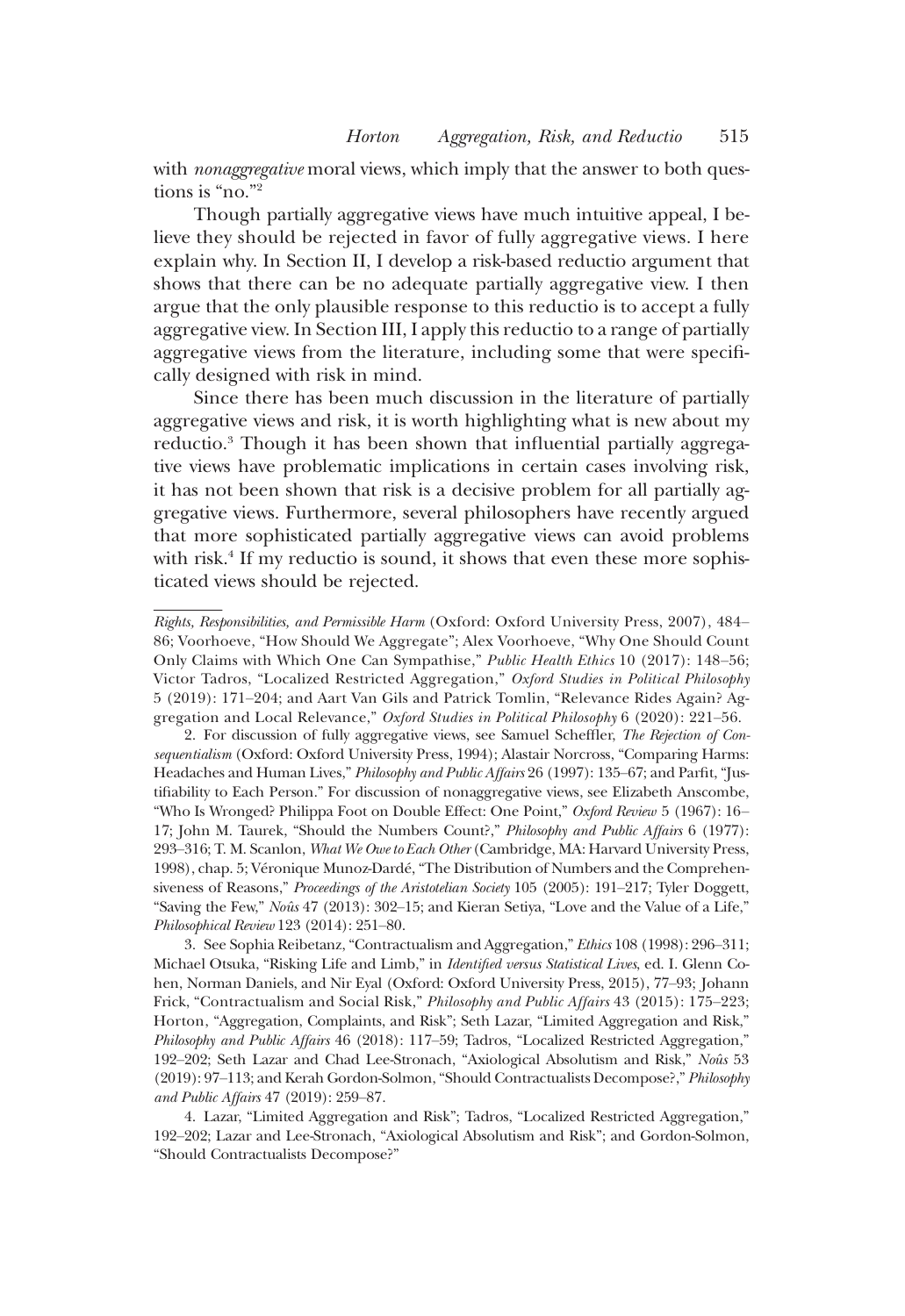# II. THE REDUCTIO

In this section, I develop a risk-based reductio argument that shows that there can be no adequate partially aggregative view. I then respond to a challenge to the reductio, and I argue that the only plausible response to the reductio is to accept a fully aggregative view. Though the reductio is new in applying to all possible partially aggregative views, it draws heavily on some of my earlier work, and it builds on work by Alastair Norcross and Tom Dougherty.5

## A. The Reductio

Suppose for reductio that PA is an adequate partially aggregative view, meaning it avoids implausible implications in individual cases, avoids implications that are in tension with the intuitions that incline people toward partially aggregative views, and avoids inconsistent implications across cases that are in all morally relevant respects equivalent.

Suppose that in

Villain 1: A villain has kidnapped A and B. He will either (1) inflict a migraine on A, or (2) inflict a one-in-a-zillion chance of death on B. You must choose which.<sup>6</sup>

PA will imply that you should (or at least that it is permissible to) choose (2). We frequently impose tiny chances of death on some people as a side effect of sparing others from minor burdens, and this behavior seems clearly permissible. For example, if someone is suffering a migraine, it is

5. See Horton, "Aggregation, Complaints, and Risk"; Alastair Norcross, "Great Harms from Small Benefits Grow: How Death Can Be Outweighed by Headaches," Analysis 58 (1998): 152–58; and Tom Dougherty, "Aggregation, Beneficence, and Chance," Journal of Ethics and Social Philosophy 7 (2013): 1–19. There are two important differences between the argument presented here and the argument presented in my earlier article. First, the argument presented in my earlier article distinguishes between "ex ante" and "ex post" partially aggregative views and raises objections to both, but it merely suggests, and does not show, that all hybrid partially aggregative views face similar objections. Second, the argument presented here uses cases that differ from the corresponding cases used in my earlier article, in that the people you can expose to lesser burdens are different from the people you can expose to tiny chances of death. Because the cases used in my earlier article stipulate that these people are the same, the argument in that article fails to apply to all possible partially aggregative views. For example, it fails to demonstrate any problem for the partially aggregative view subsequently developed in Lazar, "Limited Aggregation and Risk." This deficiency is shared by the argument presented by Dougherty, while the argument presented by Norcross applies only to partially aggregative views on which what you ought to do is determined by the value of the outcomes you can bring about. I also here respond to three challenges (see Secs. II.B, II.C, and II. $E$ ) that are not considered in my earlier article.

6. Why must you choose? Why not keep your hands clean? If you refuse to choose, the villain will destroy the world.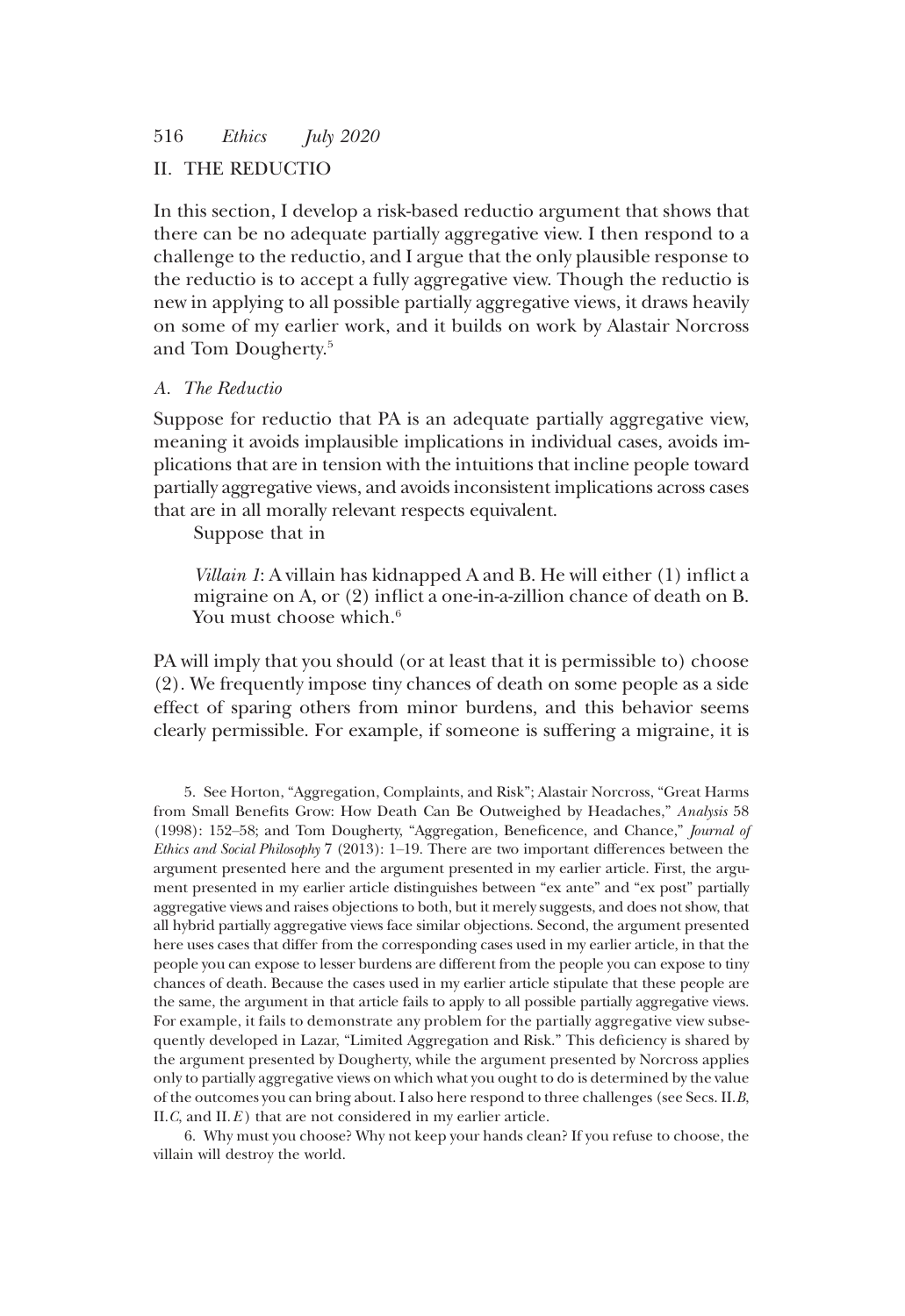permissible to drive them to a pharmacy, even though this exposes pedestrians—even several pedestrians—to a tiny chance of death.7

Suppose next that in

Villain 2: A villain has kidnapped ten zillion X people and ten zillion Y people. He will either (1) inflict a migraine on each X person, or (2) randomly select and kill ten Y people. You must choose which.

PA will imply that you should choose (1). It would be bizarre to hold that, in cases involving certainty, there is no number of people you should save from migraines rather than saving one person from death, and yet also hold that, in some cases involving risk, you should save a huge number of people from migraines rather than saving ten people from death.<sup>8</sup>

Suppose finally that in

Villain 3: A villain has kidnapped ten zillion X people and ten zillion Y people. He pairs each X person with a Y person. For each pair, the villain will either (1) inflict a migraine on the X person, or (2) give the Y person a ticket for a lottery with ten zillion tickets. You must choose between these options for each pair in turn. You know that, after you have chosen for each pair, the villain will randomly select ten tickets and kill anyone who has a corresponding ticket.

Here, you face a series of choices where each choice is exactly like the choice in Villain 1. Since PA will imply that you should (or at least that it is permissible to) choose (2) in Villain 1, it will imply that you should (or at least that it is permissible to) choose (2) for each pair in Villain 3. But choosing (2) for each pair in Villain 3 is choosing that the villain randomly select and kill ten Y people rather than inflicting a migraine on each X person. And that is the same choice PA will condemn in Villain 2. So, PA will be inconsistent, in the sense that it will have different implications across cases that are in all morally relevant respects equivalent.

It follows that, if PA avoids implausible implications in individual cases (Villain 1), and avoids implications that are in tension with the intuitions that incline people toward partially aggregative views (Villain 2), it has inconsistent implications across cases that are in all morally relevant respects equivalent (Villain 2 and Villain 3). This contradicts our definition of PA. So, there can be no adequate partially aggregative view.

#### B. Sequences of Acts

The final stage of this reductio might be challenged. I claimed that, because PA will imply that you should choose (2) in Villain 1, it will imply

7. If you remain skeptical that you should choose (2) in Villain 1, hold fire until Sec. II.E.

8. Lazar might deny that this position is bizarre. See Lazar, "Limited Aggregation and Risk," 132, 157. I provide another reason to reject this position below, in Sec. III.C.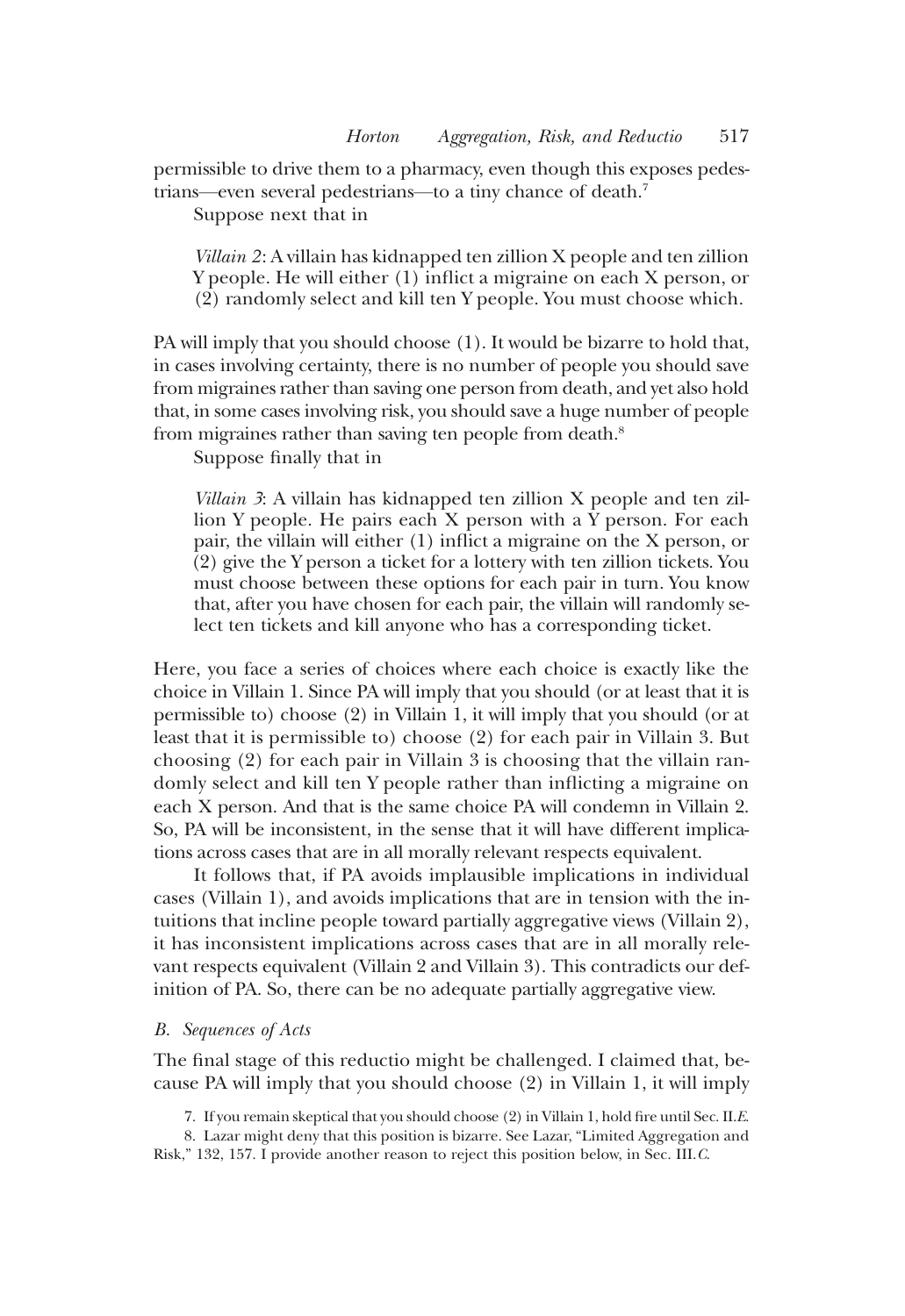that you should choose (2) for each pair in Villain 3. But, as some proponents of partially aggregative views have suggested, PA could be a view that applies not to individual acts, but rather to sequences of acts.<sup>9</sup> In Villain 3, if you choose (2) for each pair, you perform a sequence of acts that you know will result in ten deaths. If PA applies to sequences of acts, it could condemn this sequence.

Suppose PA does apply to sequences of acts, and that it forbids you from choosing (2) for each pair in Villain 3. What will it imply you should do in this case? There are two possibilities. PA will imply either that you should choose (1) for every pair, or that you should choose (2) for some number of pairs and then choose (1) for the others.

If PA is applied in this way, it has other implausible implications. Suppose that in

Long Life: You will live an extremely long time—zillions of years. As you look ahead at your long life, you know there will be frequent opportunities to spare some people from minor burdens, or give them minor benefits, by acting in ways that expose others to tiny chances of death. Given the extreme length of your life, it is a statistical certainty that, if you take these opportunities, eventually you will kill someone.

If PA applies to sequences of acts, it will forbid you from taking these risky opportunities. It will imply either that you should never take these opportunities, or that you should take some and then refuse to take any more. Both implications are implausible.

It might be objected that Long Life differs from Villain 3 in two respects to which PA could be sensitive. First, as you give out the lottery tickets, the chance of your having caused a death increases steadily until it becomes certain, whereas each time you take one of the risky opportunities, the chance of your having killed someone remains extremely low. Second, if you give out all the lottery tickets, you are certain to cause a death, whereas if you always take the risky opportunities, you are only statistically certain to cause a death, for there is an infinitesimally small chance that you will never kill anyone.

These distinguishing features of Villain 3 are inessential to the reductio. We can replace Villain 2 and Villain 3 with the following cases.

Villain 2\* : A villain has kidnapped ten zillion X people and ten zillion Y people. He will either (1) inflict a migraine on each X person, or (2) inflict a one-in-a-zillion chance of death on each Y person. You must choose which.

9. Lazar,"Limited Aggregation and Risk," 141–42, 158; Tadros,"Localized Restricted Aggregation," 197–202; and Lazar and Lee-Stronach, "Axiological Absolutism and Risk," 104–8.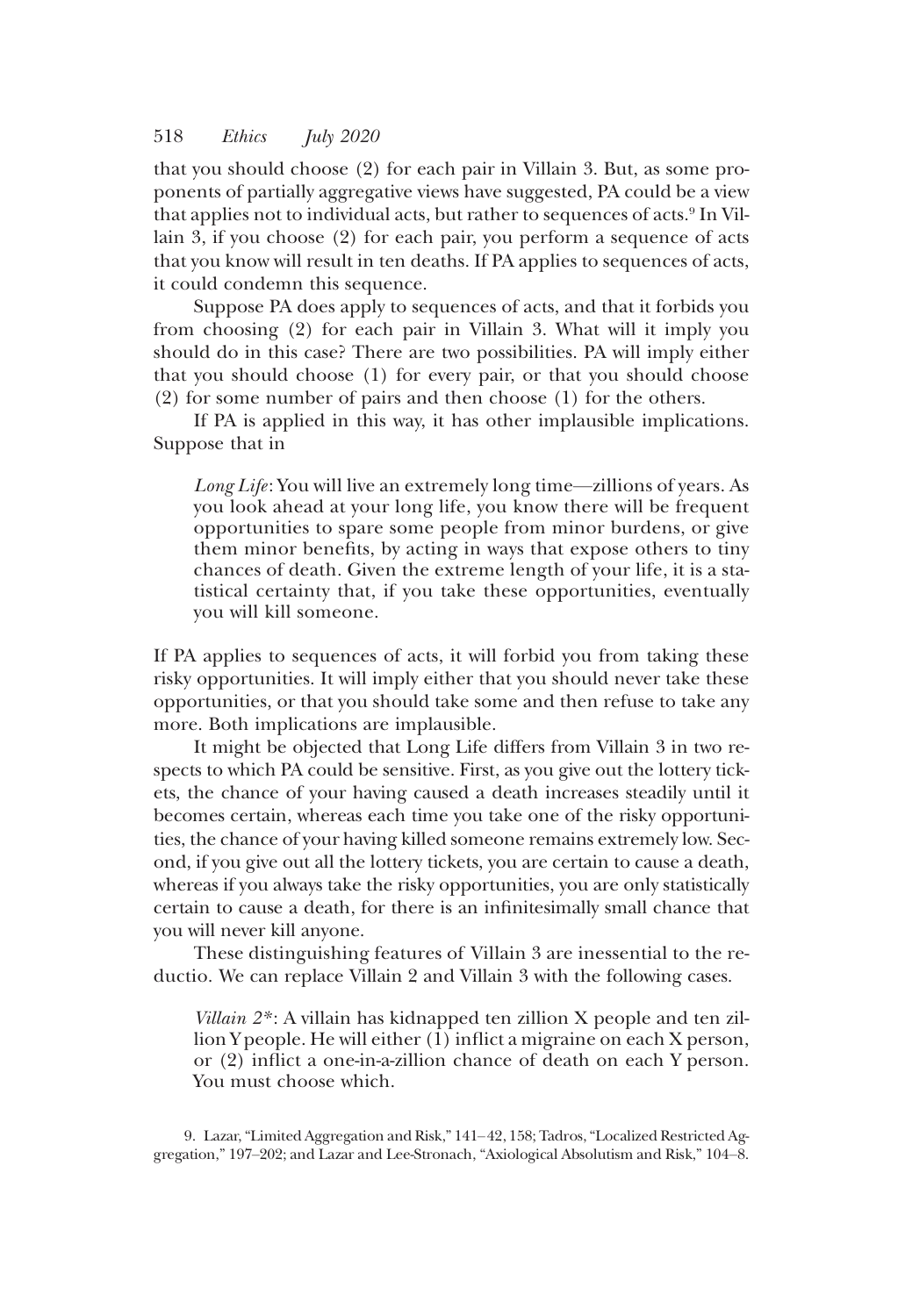Villain  $3^*$ : A villain has kidnapped ten zillion X people and ten zillion Y people. He pairs each X person with a Y person. For each pair, the villain will either (1) inflict a migraine on the X person, or (2) inflict a one-in-a-zillion chance of death on the Y person. You must choose between these options for each pair in turn.

If you choose (2) in Villain 2\*, it is almost certain that at least one person will die, and there is a good chance that more will die. So, PA will imply that you should choose (1). But PA will also imply that you should choose (2) for each pair in Villain 3\*, for each choice is exactly like the choice in Villain 1. So, PA will have inconsistent implications across Villain 2\* and Villain 3\*, which contradicts our definition of PA. And Villain 3\* lacks the features that distinguish Villain 3 from Long Life. If you choose (2) for each pair, it is only statistically certain that someone will die, and as you make each choice, the chance of your having caused a death remains extremely low, at least until someone actually dies.

It might next be objected that the risky opportunities you would be taking in Long Life are special, because they are licensed or even required by social norms to which everyone has tacitly consented, or to which everyone would consent under appropriate conditions.10 I think this claim is false, but rather than arguing against it, we can shift our focus to a case on which our social norms have no bearing. Suppose that in

Migraine Magic: You have limited magical powers that allow you to cure migraines with a wave of your hand. These powers work almost perfectly, but there is always a one-in-a-zillion chance of them misfiring and causing a bystander to drop dead.

If PA applies to sequences of acts, it has the implausible implication that whether it is permissible for you to use your powers to help migraine sufferers depends on how long you will live.

# C. Moral Equivalence

I claimed earlier that choosing (2) for each pair in Villain 3 is "in all morally relevant respects equivalent" to choosing (2) in Villain 2. This claim might also be challenged. It might be argued that, because the permissibility of our acts is determined by more than just their outcomes, there could be an important moral difference between bringing about an

10. I am grateful to an anonymous reviewer for suggesting this objection. The reviewer also pointed out that refusing to take the risky opportunities in Long Life might impose a significant social cost on you, since you would likely be seen as a jerk. Notice that refusing to use your magical powers in Migraine Magic need impose no similar social cost on you, at least if we imagine that you are able to keep your powers a secret.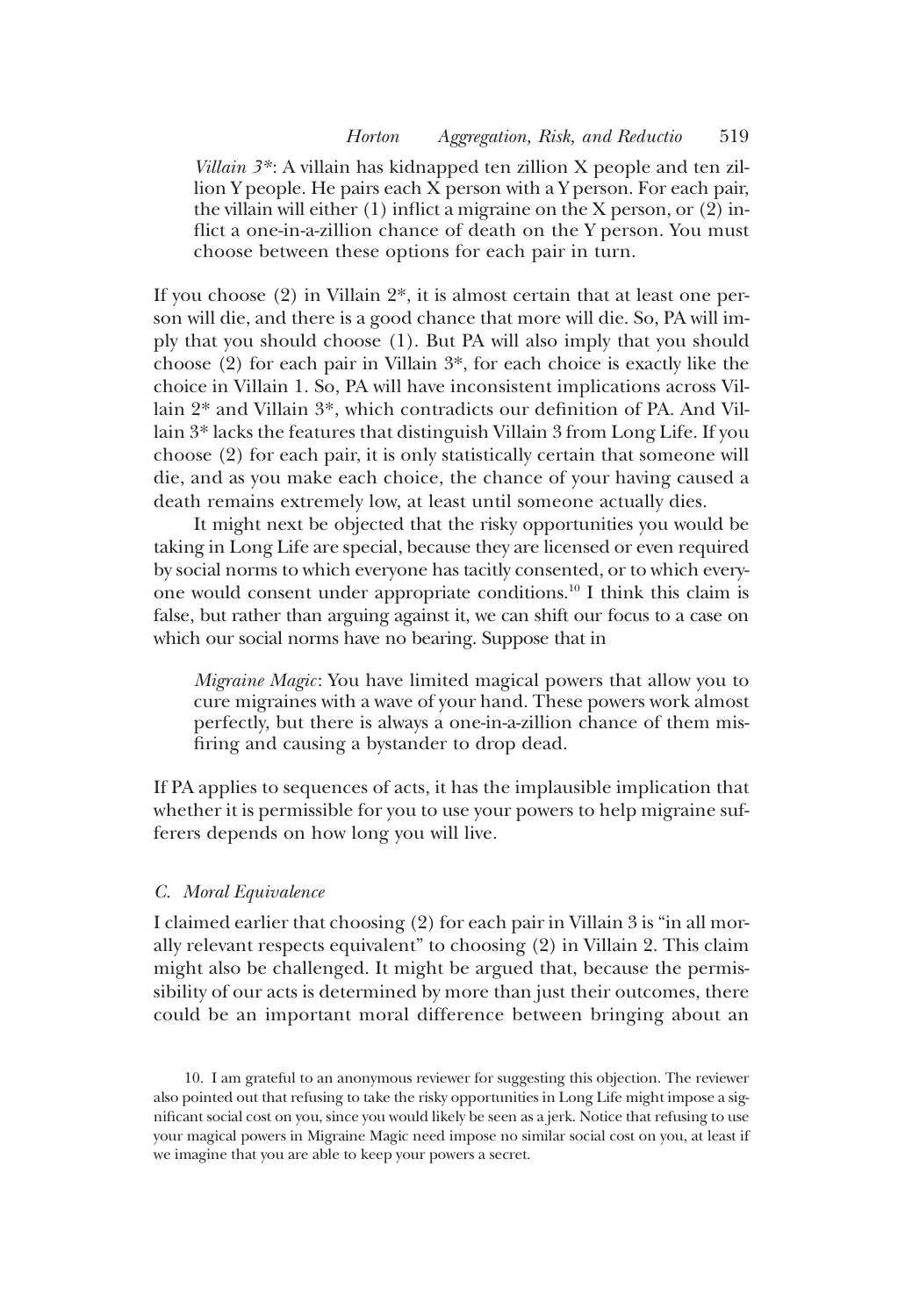outcome via a sequence of choices and bringing about the same outcome via a single choice. $11$ 

But even if this difference is sometimes morally important, it is very implausible that it makes a decisive moral difference in these villain cases. If it did, it would follow that, although it is permissible to sequentially choose (2) for each pair in Villain 3, it is wrong to cut to the chase, by making a single choice for the villain to give a lottery ticket to each Y person.

# D. Embracing Full Aggregation

I have argued that, if we accept that you should choose (2) in Villain 1, we must accept that you should choose (2) for each pair in Villain 3. If we accept that you should choose (2) for each pair in Villain 3, then, to avoid inconsistency across cases, we must accept that you should choose (2) in Villain 2. So, we must either reject the claim that you should choose (2) in Villain 1, or accept that you should choose (2) in Villain 2.

We cannot plausibly reject the claim that you should (or at least that it is permissible to) choose (2) in Villain 1. Again, if someone is suffering a migraine, it is permissible to drive them to a pharmacy, even though this exposes pedestrians to a tiny chance of death. So, we must accept that you should choose (2) in Villain 2. That is, we must accept that you should choose that the villain randomly select and kill ten of the Y people rather than inflicting a migraine on each of the X people. This claim is counterintuitive, but it is much less counterintuitive than embracing inconsistency across Villain 2 and Villain 3.

The most natural explanation of why you should choose (2) in Villain 2 is that the aggregate of ten zillion migraines morally outweighs ten deaths. If we accept this explanation, we should accept a fully aggregative view.

However, before we accept this explanation, we should consider an alternative. It is better to be subjected to a tiny chance of death than to suffer a migraine. That is why it is rational to take aspirin, despite the tiny chance of suffering a fatal allergic reaction (or choking to death on the pill). So, each of the X people has a stronger individual claim to be spared from a migraine than each of the Y people has to be spared from a tiny chance of death. So, the reason you should choose (2) in Villain 2 could be that this satisfies the strongest individual claim.

If we accept this alternative explanation, we accept a particular nonaggregative view. According to this view, at least when other things are

<sup>11.</sup> I am grateful to an anonymous reviewer for pressing me to address this challenge. The reviewer suggested that the moral importance of this difference might be defended by appeal to the intentions or other mental states with which you act. But, as I explain in the main text, holding that this difference makes a decisive moral difference in these villain cases would be implausible regardless of how it is defended.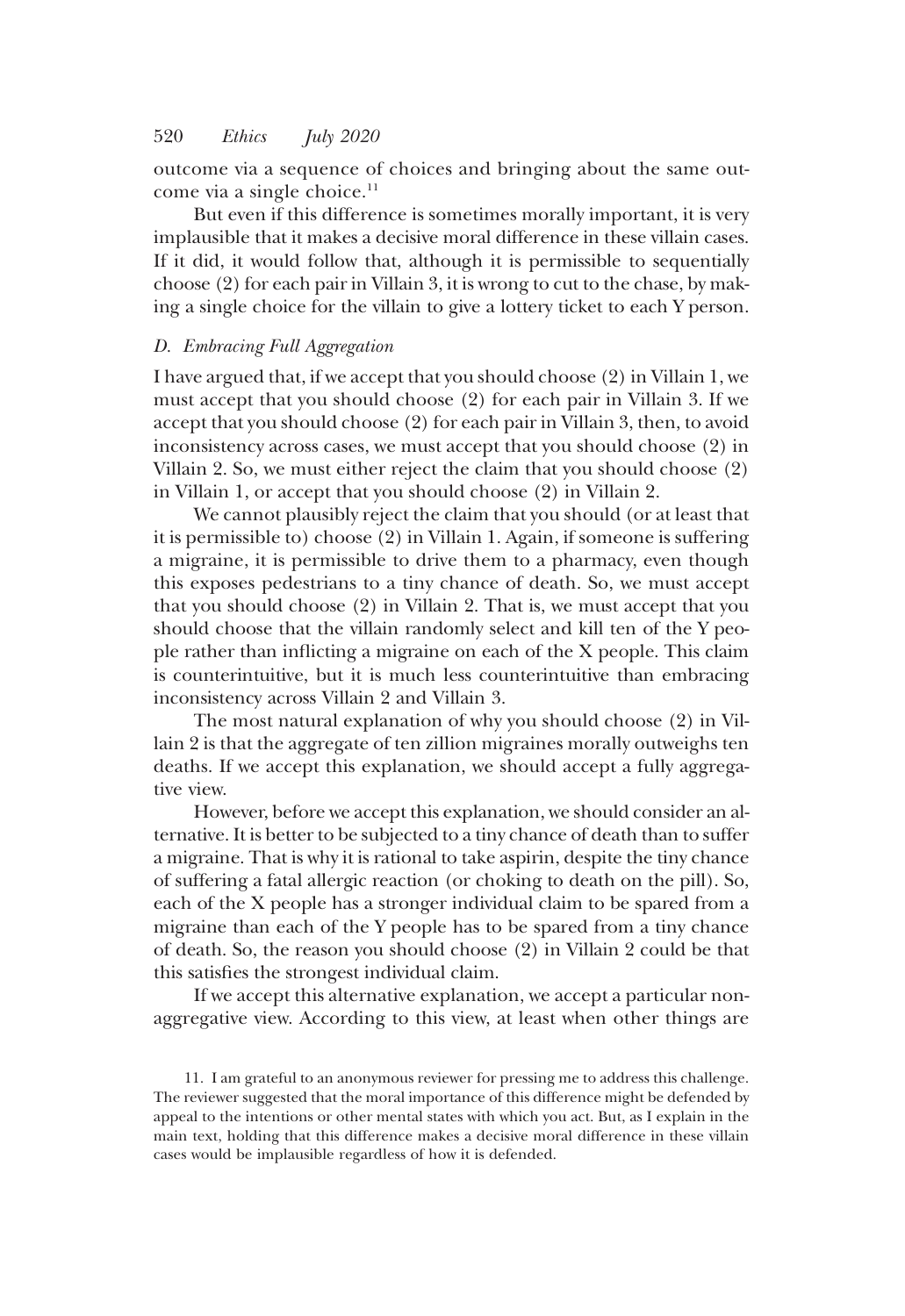equal, you should satisfy the strongest individual claim.<sup>12</sup> As well as implying that you should choose (2) in Villain 2, this view correctly implies that you should choose (2) in Villain 1.

However, this view, like all nonaggregative views, implies that there is no number of people you should save from paralysis rather than saving one person from death. That seems to me very implausible. And there is another reason to reject this view. Suppose that in

Villain 4: A villain has kidnapped A and ten zillion others. He will either (1) inflict a migraine on A, or (2) randomly select and kill ten of the others. You must choose which.

Since it is better to be subjected to a tiny chance of death than to suffer a migraine, A has a stronger individual claim to your choosing (2) than any of the others has to your choosing (1). So, the view we are considering has the very implausible implication that you should choose (2)—it implies that you should choose for ten people to die rather than for one person to suffer a migraine.13 More generally, this view has the very implausible implication that you should do what will be very bad for many people rather than what will be much less bad for a few people whenever you have sufficiently low credence about who the former people are.

I conclude that we should accept the aggregative explanation of why you should choose (2) in Villain 2. We should therefore accept a fully aggregative view. It is worth emphasizing that this does not mean accepting act utilitarianism or any form of act consequentialism. Though these are the most influential fully aggregative views, there are many other forms that fully aggregative views can take. For example, there are fully aggregative views on which, at least when other things are equal, you should satisfy the greatest sum of strength-weighted claims. Nor does accepting a fully aggregative view mean rejecting moral options or moral constraints. Like nonaggregative and partially aggregative views, fully aggregative views can permit us to pursue our projects and forbid us from harming people and breaking promises, even when this reduces total well-being. $14$ 

#### E. Strengthening the Reductio

Some people might still be tempted to reject the claim that you should (or that it is permissible to) choose (2) in Villain 1. It is therefore worth

<sup>12.</sup> See Scanlon, What We Owe to Each Other, chap. 5.

<sup>13.</sup> A similar objection is presented in Reibetanz, "Contractualism and Aggregation," 302–3.

<sup>14.</sup> For discussion of moral options and moral constraints, see Robert Nozick, Anarchy, State, and Utopia (New York: Blackwell, 2006), 28–30; Scheffler, Rejection of Consequentialism; and Shelly Kagan, Normative Ethics (New York: Routledge, 2018).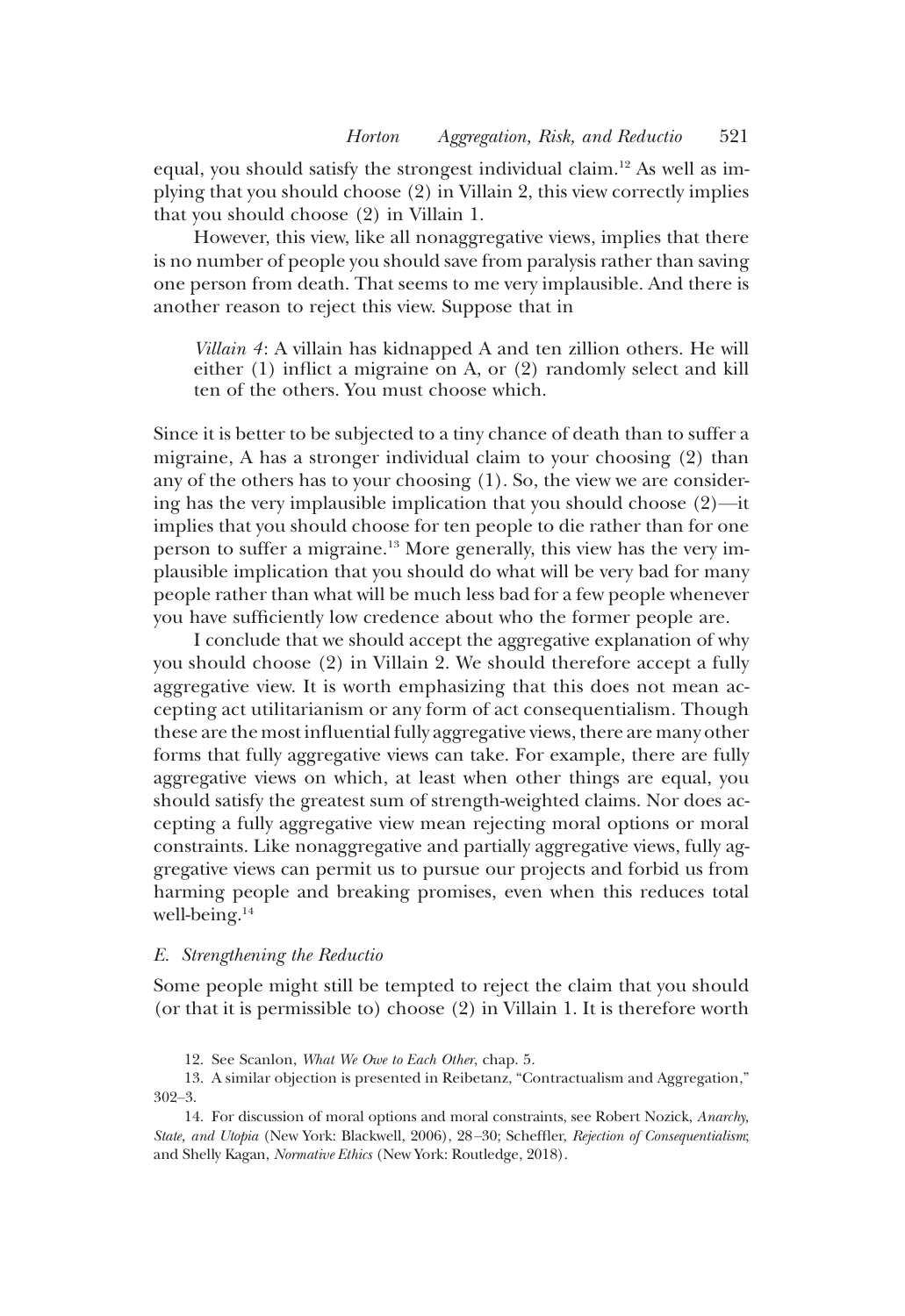showing that the reductio can be strengthened in a way that undermines this response.

We begin by replacing Villain 1 with the following case.

Villain  $I^*$ : A villain has kidnapped a million A people and B. He will either (1) inflict a migraine on each A person, or (2) inflict a onein-a-zillion chance of death on B. You must choose which.

Clearly, PA will imply that you should choose (2). It would be very implausible to allow any number of migraines, however large, to avoid any chance of a death, however small.

We next replace Villain 2 and Villain 3 with the following cases.

*Villain*  $2^*$ : A villain has kidnapped ten million zillion X people and ten zillion Y people. He will either (1) inflict a migraine on each X person, or (2) randomly select and kill ten Y people. You must choose which.

Villain  $3^*$ : A villain has kidnapped ten million zillion X people and ten zillion Y people. He divides the X people into groups of one million and then pairs each group with a different Y person. For each pair, the villain will either (1) inflict a migraine on the million X people, or (2) give the Y person a ticket for a lottery with ten zillion tickets. You must choose between these options for each pair in turn. You know that, after you have chosen for each pair, the villain will randomly select ten tickets and kill anyone who has a corresponding ticket.

PA will imply that you should choose (1) in Villain 2# . But it will also imply that you should choose (2) for each pair in Villain  $3^*$ , for each choice is exactly like the choice in Villain 1# . So, PA will have inconsistent implications across Villain 2# and Villain 3# , which contradicts our definition.

## III. APPLYING THE REDUCTIO

In this section, I apply my reductio to a range of partially aggregative views from the literature, including some that were specifically designed with risk in mind.<sup>15</sup>

15. I focus on the partially aggregative views that have been most influential in the literature. I do not discuss what might seem the most natural partially aggregative view, which holds, roughly, that the disvalue of a severe burden is greater than the disvalue of any number of minor burdens. This view has not had much uptake, probably because it is more difficult to make plausible than it initially seems. For discussion, see Norcross, "Comparing Harms"; Gustaf Arrhenius and Wlodek Rabinowicz, "Value Superiority," in The Oxford Handbook of Value Theory, ed. Iwao Hirose and Jonas Olson (Oxford: Oxford University Press, 2015), 225–48; and Lazar and Lee-Stronach, "Axiological Absolutism and Risk."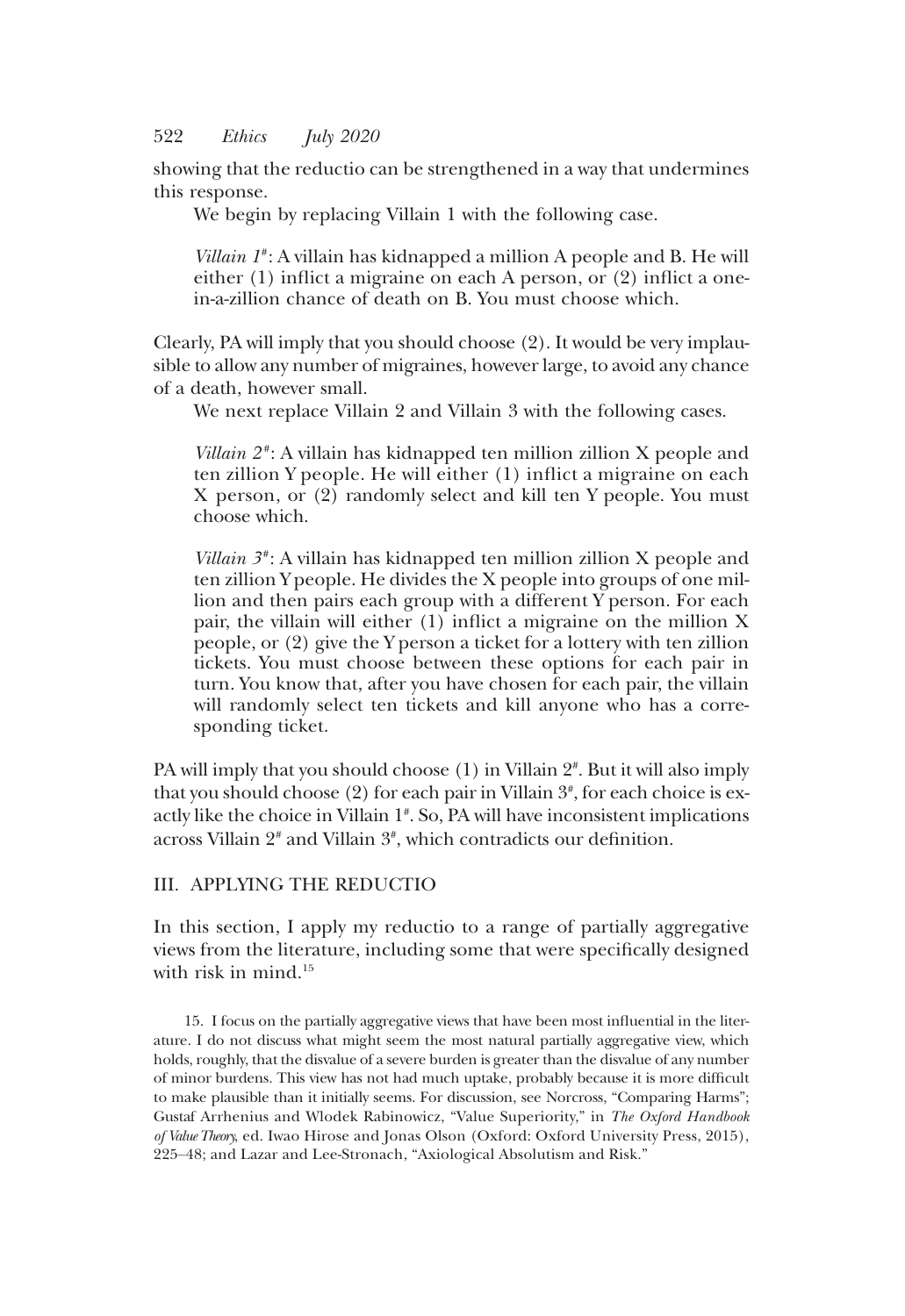### A. Aggregate Relevant Claims

Alex Voorhoeve has developed a partially aggregative view that he calls Aggregate Relevant Claims (ARC).<sup>16</sup> According to ARC, at least when other things are equal, you should satisfy the greatest sum of strength-weighted, relevant claims. A person has a claim to your acting in some way if and only if it would benefit her, and the strength of her claim increases both the more she stands to gain and the worse off she will be if her claim is not satisfied. A claim is relevant if and only if it is sufficiently strong relative to the strongest claim with which it competes.

ARC captures the intuitions that motivate partially aggregative views. Suppose that you can save either one person from death or a huge number of people from paralysis. Each of these people has a claim to your help, and since a claim to be saved from paralysis is very close in strength to a claim to be saved from death, all these claims are relevant. So, ARC implies that you should save the people facing paralysis. Suppose next that you can save either one person from death or a huge number of people from a migraine. Each of these people has a claim to your help, but since a claim to be saved from a migraine is very weak relative to a claim to be saved from death, the migraine claims are not relevant. So, ARC implies that you should save the person facing death, no matter how many people face migraines.

Why does a claim become irrelevant when it competes with a much stronger claim? Voorhoeve suggests the following answer.<sup>17</sup> Suppose that A must choose between saving herself from a minor burden, such as a migraine, and saving B from a severe burden, such as death. Plausibly, A should save B. So, if you must choose between saving A from a minor burden and saving B from a severe burden, A should withdraw her claim to your help. So, if you must choose between saving many people from a minor burden and saving one person from a severe burden, each of the people facing the minor burden should withdraw their claim to your help. So, a claim is irrelevant when it competes with a much stronger claim.

ARC faces a problem that is common among partially aggregative views. It gives rise to either deontic cycling or violations of a principle known as "the independence of irrelevant alternatives."<sup>18</sup> However,

16. Voorhoeve, "How Should We Aggregate." A similar view is presented in Kamm, "Nonconsequentialism," 278–84.

17. A similar answer is presented in Kamm, "Nonconsequentialism," 278–84. Voorhoeve calls this answer"a rough approximation" of his rationale for ARC. His actual rationale avoids some problems with this approximation, but it faces other difficulties. For discussion, see Johanna Privitera, "Aggregate Relevant Claims in Rescue Cases?," Utilitas 30 (2017): 228–36; and Tadros, "Localized Restricted Aggregation," 176–78.

18. See Reibetanz, "Contractualism and Aggregation," 308–11; Parfit, "Justifiability to Each Person," 384–85; and Halstead, "Numbers Always Count," 797–99.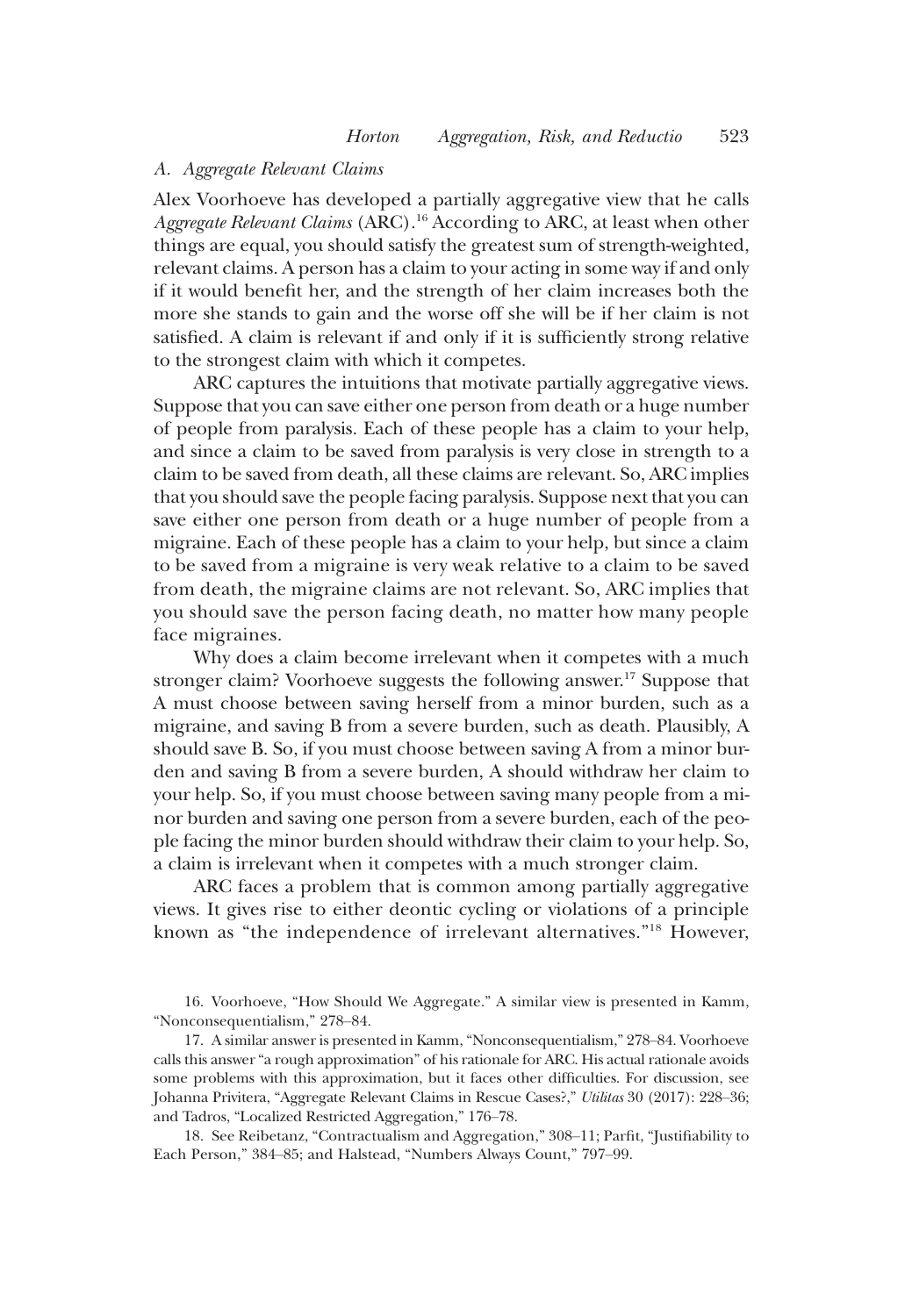Voorhoeve argues that this problem is not decisive, and many philosophers seem to agree.19 I will therefore set it aside.

Recall that, according to my reductio, no partially aggregative view can simultaneously avoid implausible implications in individual cases, avoid implications that are in tension with the intuitions that incline people toward partially aggregative views, and avoid inconsistent implications across cases that are in all morally relevant respects equivalent. ARC falls on the second horn of this trilemma. Recall Villain 2.

Villain 2: A villain has kidnapped ten zillion X people and ten zillion Y people. He will either (1) inflict a migraine on each X person, or (2) randomly select and kill ten Y people. You must choose which.

Again, it is better to be subjected to a tiny chance of death than to suffer a migraine. That is why it is rational to take aspirin, despite the tiny chance of suffering a fatal allergic reaction. So, a claim to be saved from a migraine is stronger than a claim to be saved from a tiny chance of death. So, ARC implies that you should choose (2). This implication is in tension with the intuitions that incline people toward partially aggregative views.

There are other cases involving risk in which ARC has even more implausible implications. Suppose that in

Villain 5: A villain has kidnapped A and ten zillion others. He will either (1) paralyze A, or (2) randomly select and kill ten of the others. You must choose which.

A has a claim to be saved from paralysis, and each of the ten zillion has a claim to be saved from a tiny chance of death. Since the latter claim is very weak relative to the former, the claims of the ten zillion are not relevant. So, ARC has the very implausible implication that you should choose (2)—it implies that you should choose for ten people to die rather than for one person to suffer paralysis. More generally, ARC implies that you should do what will be very bad for many people rather than what will be less bad for a few people whenever you have sufficiently low credence about who the former people are.<sup>20</sup>

There is a natural way to modify ARC to get the right implication in Villain 5. Though the claims of the ten zillion are very weak relative to

<sup>19.</sup> See Voorhoeve, "How Should We Aggregate," 76–79; Voorhoeve, "Why One Should Count," 152–53; Kamm, Intricate Ethics, 484–86; Tomlin, "On Limited Aggregation," 236–37; Lazar, "Limited Aggregation and Risk," 126–30; and Tadros, "Localized Restricted Aggregation," 185–91.

<sup>20.</sup> I also present this objection to ARC in Horton,"Aggregation, Complaints, and Risk," 57–58.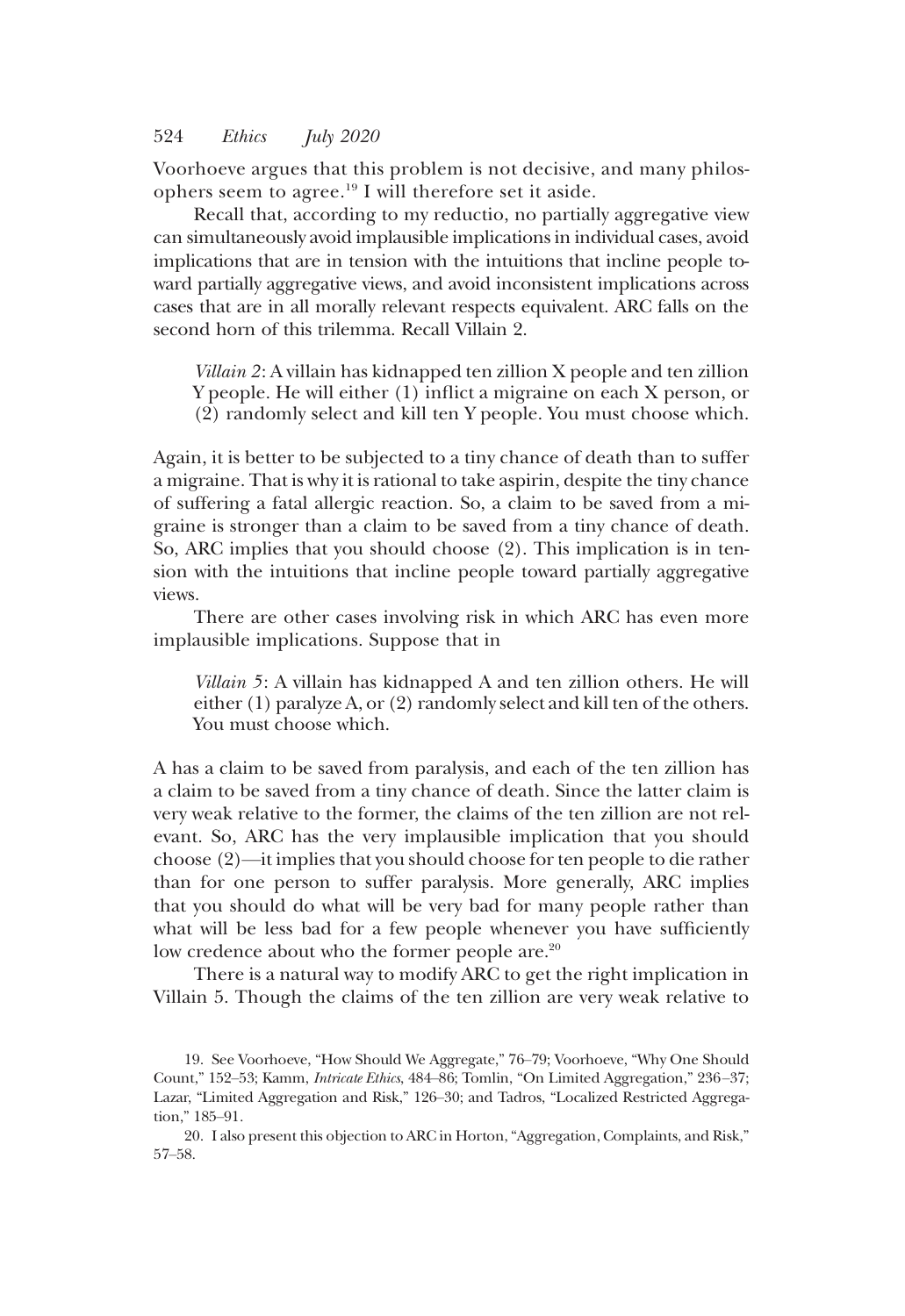the claim of A, the burden that grounds these claims—death—is comparable to the burden that grounds the claim of A. We could argue that the relevance of competing claims is determined not by their relative strength, but rather by the relative size of the burdens that ground them. The claims of the ten zillion would then be relevant, and they would together outweigh the claim of A.

We can call this modified view ARC 2.0. The relevance criterion employed by this view cannot be explained in the way Voorhoeve explains his relevance criterion, but perhaps it could be explained in some other way. I will not pursue this issue here.

ARC fell on the second horn of my reductio trilemma. ARC 2.0 avoids this horn. In Villain 2, each of the X people has a claim to be saved from a migraine, and each of the Y people has a claim to be saved from a tiny chance of death. Since the burden that grounds the claims of the X people is very small relative to the burden that grounds the claims of the Y people, the modified relevance criterion implies that the claims of the X people are not relevant. So, ARC 2.0 implies that you should choose (1).

However, ARC 2.0 falls on the first horn of my reductio trilemma. Recall Villain 1.

Villain 1: A villain has kidnapped A and B. He will either (1) inflict a migraine on A, or (2) inflict a one-in-a-zillion chance of death on B. You must choose which.

Since the burden that grounds the claim of A is very weak relative to the burden that grounds the claim of B, the modified relevance criterion implies that the former claim is not relevant. So, ARC 2.0 implies that you should choose (1). Again, that is not plausible. Worse still, by the same reasoning, ARC 2.0 implies that you should choose (1) in Villain 1# .

#### B. Minimize Relevant Complaints

Some philosophers have suggested an alternative partially aggregative view, specifically designed with risk in mind.<sup>21</sup> This view focuses not on satisfying the relevant claims that people have to your assistance, but rather on minimizing the relevant complaints that people could make against your act once the full effects of your act are known.

We can call this alternative view *Minimize Relevant Complaints* (MRC). According to MRC, at least when other things are equal, you should minimize the expected sum of strength-weighted, relevant complaints. A person has a complaint against your act if and only if it actually burdens her,

<sup>21.</sup> See Reibetanz, "Contractualism and Aggregation," 304; Otsuka, "Risking Life and Limb," 88; Horton, "Aggregation, Complaints, and Risk," 65–66; and Lazar, "Limited Aggregation and Risk," 136–42.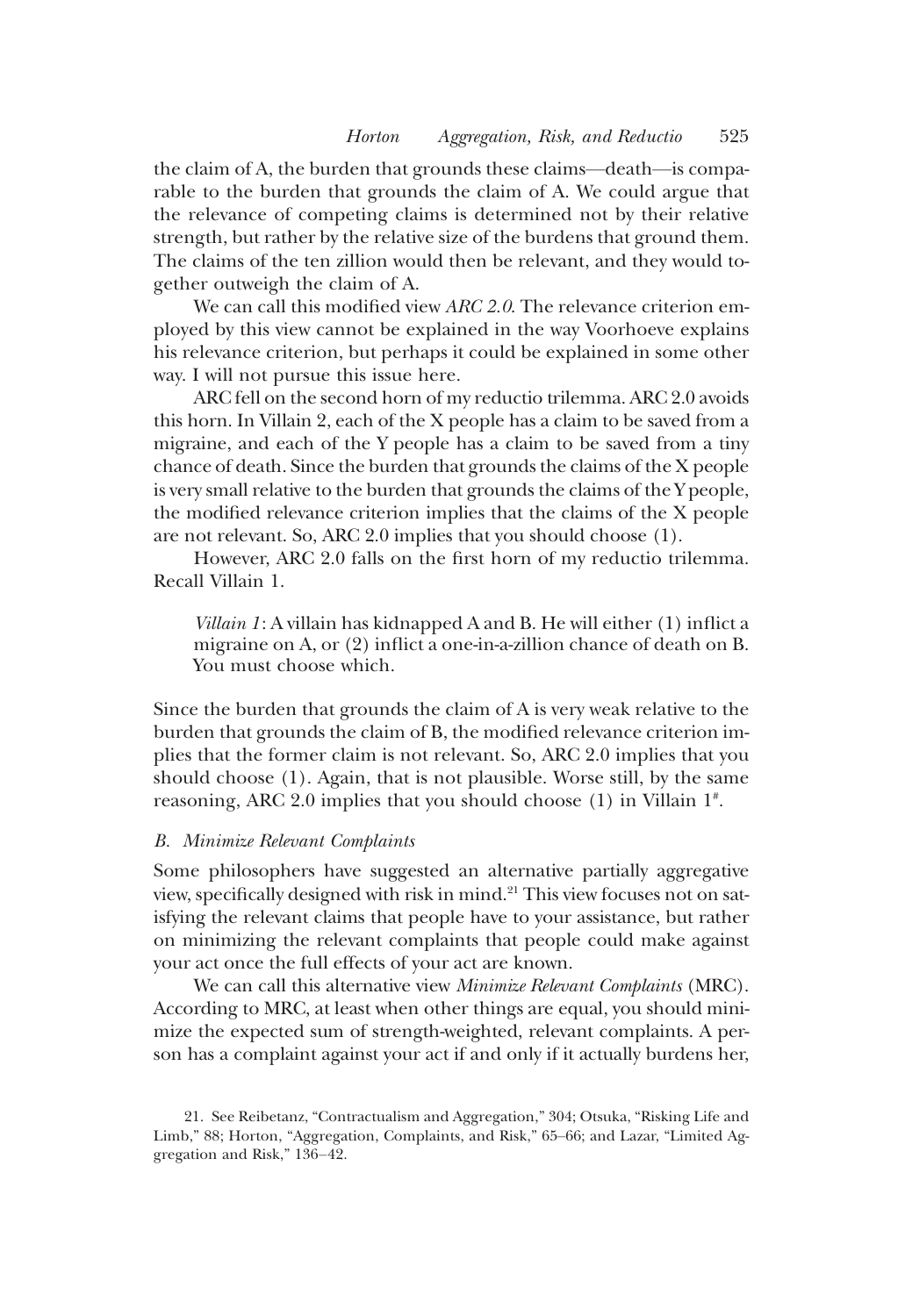and the strength of her complaint increases both the worse off she ends up and the greater the difference between her final well-being and her expected well-being had you performed the act that was best for her. A complaint is relevant if and only if it is sufficiently strong relative to the expected strongest complaint associated with every alternative act. To calculate the expected strongest complaint associated with an act, we consider each outcome that might result from the act, take the strongest complaint in each outcome, multiply the strength of this complaint by the probability of this outcome obtaining, and then sum the results. To calculate the expected sum of strength-weighted, relevant complaints associated with an act, we consider each outcome that might result from the act, sum the strengths of the relevant complaints in each outcome, multiply the result by the probability of this outcome obtaining, and then sum the results.

MRC is complicated. However, when there is no risk, MRC is simple to apply, and it has the same implications as ARC. Suppose that you can save either one person from death or a huge number of people from paralysis. If you do the former, there will be a huge number of complaints about paralysis. If you do the latter, there will be one complaint about death. Since these complaints are close in strength, they are all relevant. So, MRC implies that you should save the huge number of people from paralysis. Suppose next that you can save either one person from death or a huge number of people from a migraine. If you do the former, there will be a huge number of complaints about a migraine. If you do the latter, there will be one complaint about death. Since the migraine complaints are not sufficiently strong relative to the death complaint, the migraine complaints are not relevant. So, MRC implies that you should save the one person from death, no matter how many people face migraines.

MRC avoids the first horn of my reductio trilemma. Recall Villain 1.

Villain 1: A villain has kidnapped A and B. He will either (1) inflict a migraine on A, or (2) inflict a one-in-a-zillion chance of death on B. You must choose which.

If you choose (1), A will have a complaint about a migraine. This complaint is relevant, for it is sufficiently strong relative to the expected strongest complaint associated with (2), which is equal to the strength of a complaint about death multiplied by one in a zillion. So, the expected sum of strength-weighted, relevant complaints associated with (1) is equal to the strength of a complaint about a migraine. If you choose (2), there is a tiny chance that B will have a complaint about death. This complaint is also relevant, for it is sufficiently strong relative to the expected strongest complaint associated with (1), which is equal to the strength of a complaint about a migraine. So, the expected sum of strength-weighted,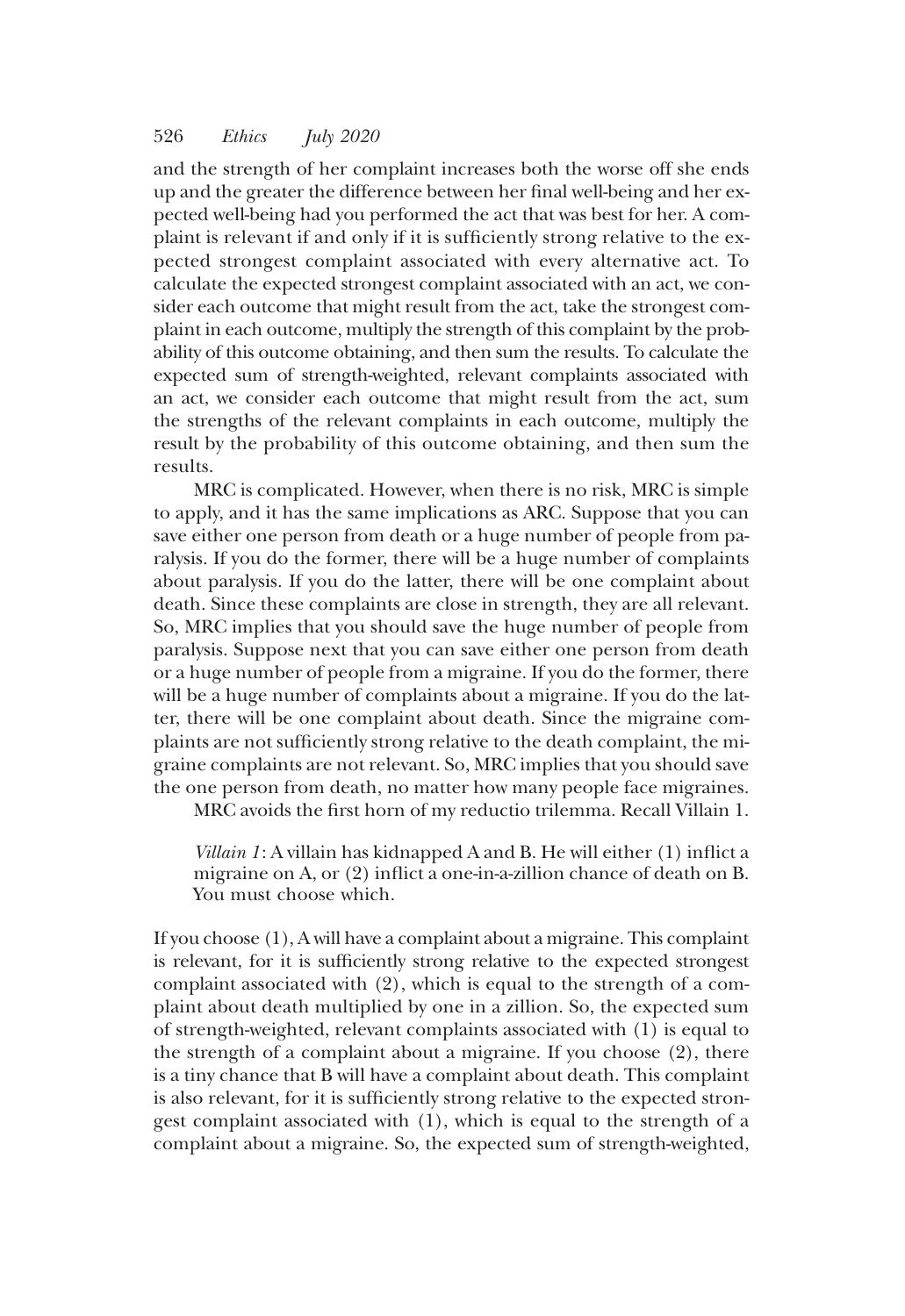relevant complaints associated with (2) is equal to the strength of a complaint about death multiplied by one in a zillion. Since a complaint about a migraine is stronger than a complaint about death multiplied by one in a zillion, MRC implies that you should choose (2).

MRC also avoids the second horn of my reductio trilemma. Recall Villain 2.

Villain 2: A villain has kidnapped ten zillion X people and ten zillion Y people. He will either (1) inflict a migraine on each X person, or (2) randomly select and kill ten Y people. You must choose which.

If you choose (1), ten zillion people will have a complaint about a migraine. These complaints are not relevant, for they are not sufficiently strong relative to the expected strongest complaint associated with (2), which is equal to the strength of a complaint about death. So, the expected sum of strength-weighted, relevant complaints associated with (1) is zero. If you choose (2), ten people will have a complaint about death. These complaints are relevant, for they are sufficiently strong relative to the expected strongest complaint associated with (1), which is equal to the strength of a complaint about a migraine. So, the expected sum of strength-weighted, relevant complaints associated with (2) is equal to the combined strength of ten complaints about death. Since the combined strength of ten complaints about death is greater than zero, MRC implies that you should choose (1).

However, as we should now expect, MRC falls on the third horn of my reductio trilemma. The reasoning showing that MRC implies that you should choose (2) in Villain 1 also shows that MRC implies that you should choose (2) for each pair in Villain 3. Since MRC implies that you should choose (1) in Villain 2, MRC has inconsistent implications across Villain 2 and Villain 3.<sup>22</sup>

To avoid this inconsistency, MRC could be applied not to individual acts, but rather to sequences of acts.<sup>23</sup> But, as we have already seen, this causes other problems. If MRC applies to sequences of acts, it has implausible implications in cases like Long Life.

#### C. Partial Partial Aggregation

Seth Lazar has recently developed a partially aggregative view that he argues avoids problems with risk.<sup>24</sup> His view is, roughly, a hybrid of ARC,

22. I also present this objection to MRC in Horton, "Aggregation, Complaints, and Risk," 68–70.

24. Lazar, "Limited Aggregation and Risk."

<sup>23.</sup> Lazar, "Limited Aggregation and Risk," 141–42, 158; Tadros, "Localized Restricted Aggregation," 197–202; and Lazar and Lee-Stronach, "Axiological Absolutism and Risk," 104–8.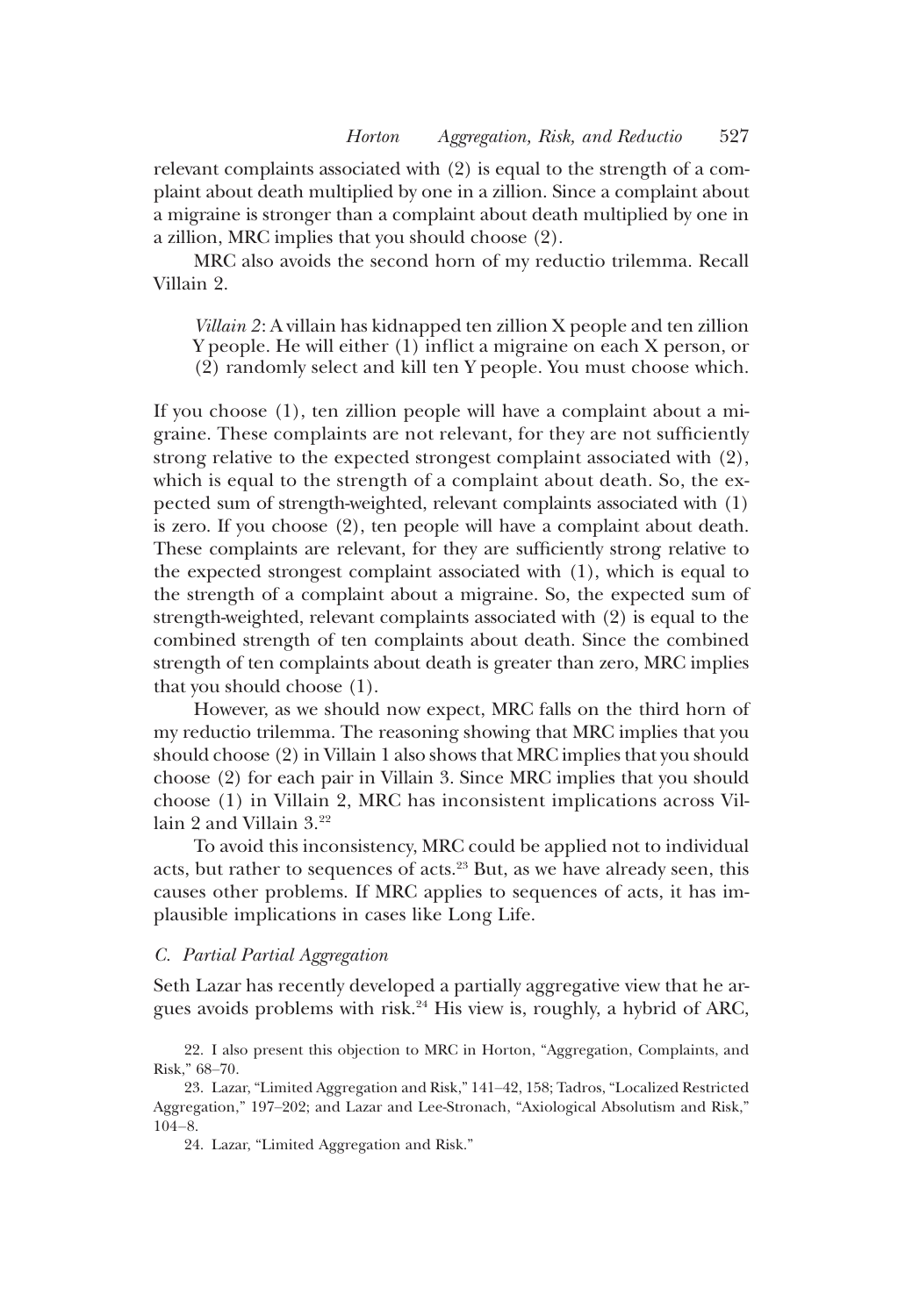ARC 2.0, and MRC. It is correspondingly complicated, consisting of fourteen individually complex clauses. However, we need not consider the details here.

Lazar's view implies that you should choose (2) in Villain 2 and thereby falls on the second horn of my reductio trilemma. Surprisingly, Lazar is aware that his view has implications of this kind, and he suggests that proponents of partially aggregative views should embrace them.25

If proponents of partially aggregative views embrace these implications, they draw a sharp distinction between cases involving certainty and cases involving risk. They continue to hold that, in cases involving certainty, there is no number of people you should save from a minor burden rather than saving one person from a severe burden. But they also hold that, in cases with the structure of Villain 2, you should save  $N$  zillion people from a minor burden rather than saving  $N$  people from a severe burden, regardless of the size of N.

We can call this view Partial Partial Aggregation (PPA). It seems bizarre to draw such a sharp distinction between cases involving certainty and cases involving risk. But there is another, stronger reason to reject PPA. This view faces the same objections as fully aggregative views while lacking their theoretical plausibility.

Suppose that in

Lollipops for Lives: If you grant the Devil permission to kill a few people in one half of the universe, he will give everyone in the other half a lollipop.<sup>26</sup>

Cases like this present the strongest objection to fully aggregative views. Intuitively, you should not trade lives for lollipops, no matter how many lollipops are on offer. But fully aggregative views imply that, if enough lollipops are on offer, you should make the trade, for the small benefits to the many will together outweigh the severe burdens to the few.<sup>27</sup>

If PPA avoided the problems with standard partially aggregative views while capturing our intuitions about cases like Lollipops for Lives, that might justify accepting it. But PPA does not capture these intuitions. Since the Devil has not told you who will be killed, Lollipops for Lives is

25. Lazar, "Limited Aggregation and Risk," 132, 157.

26. This case is a variation of a case presented in Larry Temkin, "Aggregation within Lives," Social Philosophy and Policy 26 (2009): 1–29.

27. Some proponents of fully aggregative views have responded by arguing that our antiaggregative intuitions are systematically unreliable. I am not sure how much weight to place on these arguments. For discussion, see Norcross, "Comparing Harms," 146–47; Parfit, "Justifiability to Each Person," 385–86; John Broome, Weighing Lives (Oxford: Oxford University Press, 2004), 56–57; Michael Huemer, "In Defence of Repugnance," Mind 117 (2008): 899– 933, 907–10; Halstead, "Numbers Always Count," 797; Horton, "Aggregation, Complaints, and Risk," 72–73; and Tadros, "Localized Restricted Aggregation," 175–76.